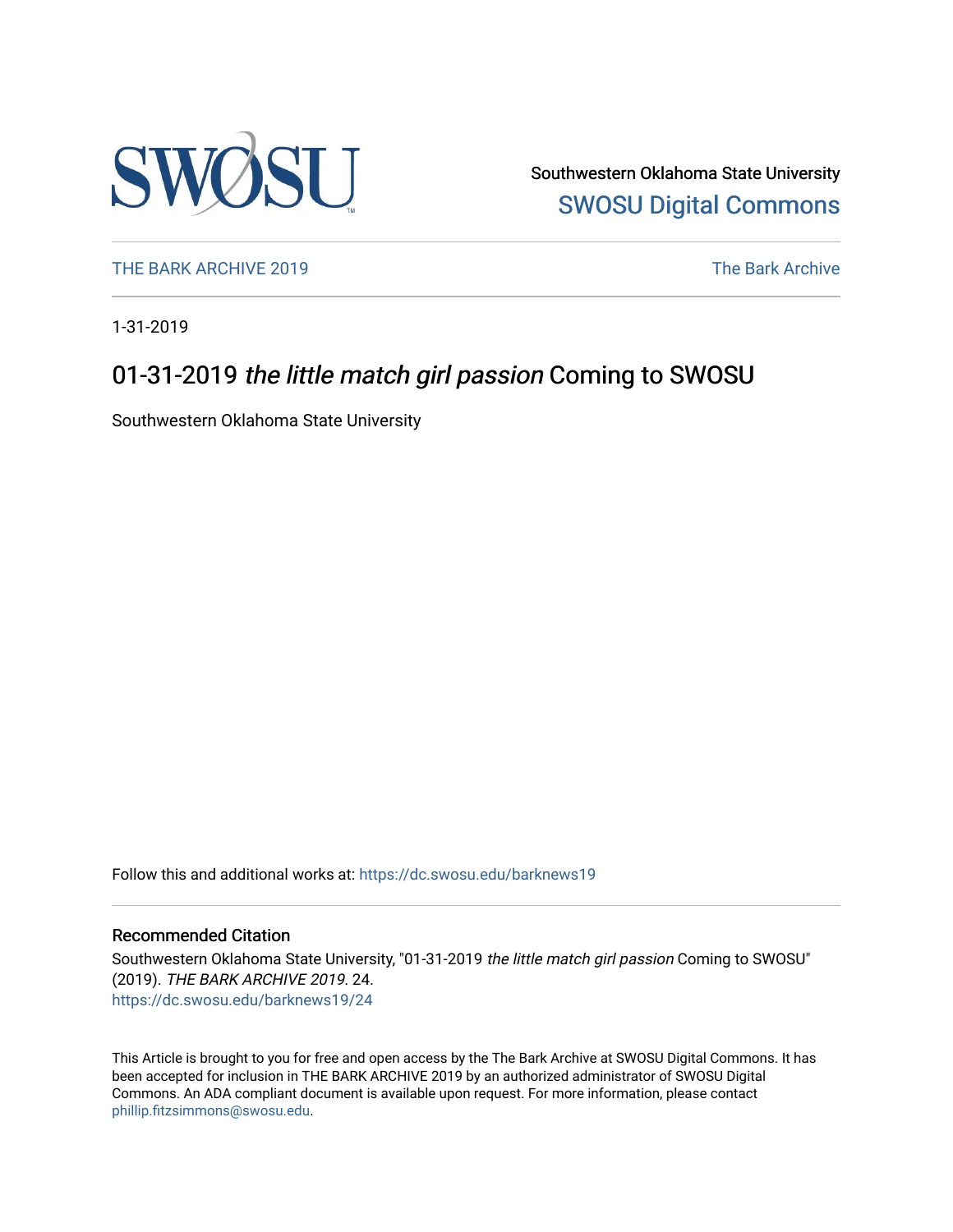

**indall in the little match girl passion Coming to SWO** 31 January,

Southwestern Oklahoma State University Opera Workshop singers in Weatherford and dancers from the Oklahoma City Youth Ballet are teaming up to present the Oklahoma premiere of David Lang's Pulitzer Prize winning adaptation of the Hans Christian Andersen story—the little match girl passion.

The production will take place at two times in the SWOSU Fine Arts Center in Weatherford—7 p.m. on Saturday, February 16, and 3 p.m. on Sunday, February 17. Admission is free with a canned food donation that will go to the Weatherford Food & Resource Center in honor of National Canned Food Month.

SWOSU Music Associate Professor Dr. Kristin Griffeath said the brief (35 minute) chamber work presents the music of post minimalist composer Lang. Singers will accompany the vocal lines with percussion instruments, presenting the tragic tale of an abused girl who freezes to death after failing to sell matches on the street. In an allegory of poverty, her suffering parallels the Passion of Christ.

Singers include Andrew Carlson, Peter Fischaber, Abigail Kerr, Whitney Kleinpeter, Arianna Martin and Gina Patterson. Dancers include Ainsley Black, Mia Boggs, Madison Dennis, Kameryn Frazier, Ayla Govenlock, Xander Hennigh, Allie Roberts, Jacob Seagraves, Briana Wernke and Hannah White.

Original choreography will be by Oklahoma City Youth Ballet School Director and Ballet Master Penny Askew. Bryce Wood and the Fine Arts Auditorium staff will provide scenic and sound design, lighting is by Askew with direction by Drs. Robin and Kristin Griffeath, and the production will be conducted by Dr. Kristin Griffeath.

Griffeath said items of particular need for the food pantry include flour, sliced bread, canned chili, canned salmon, canned green beans and canned peaches. There will also be an opportunity for audience members to sign up to volunteer for the Weatherford Food and Resource Center directly following the performance.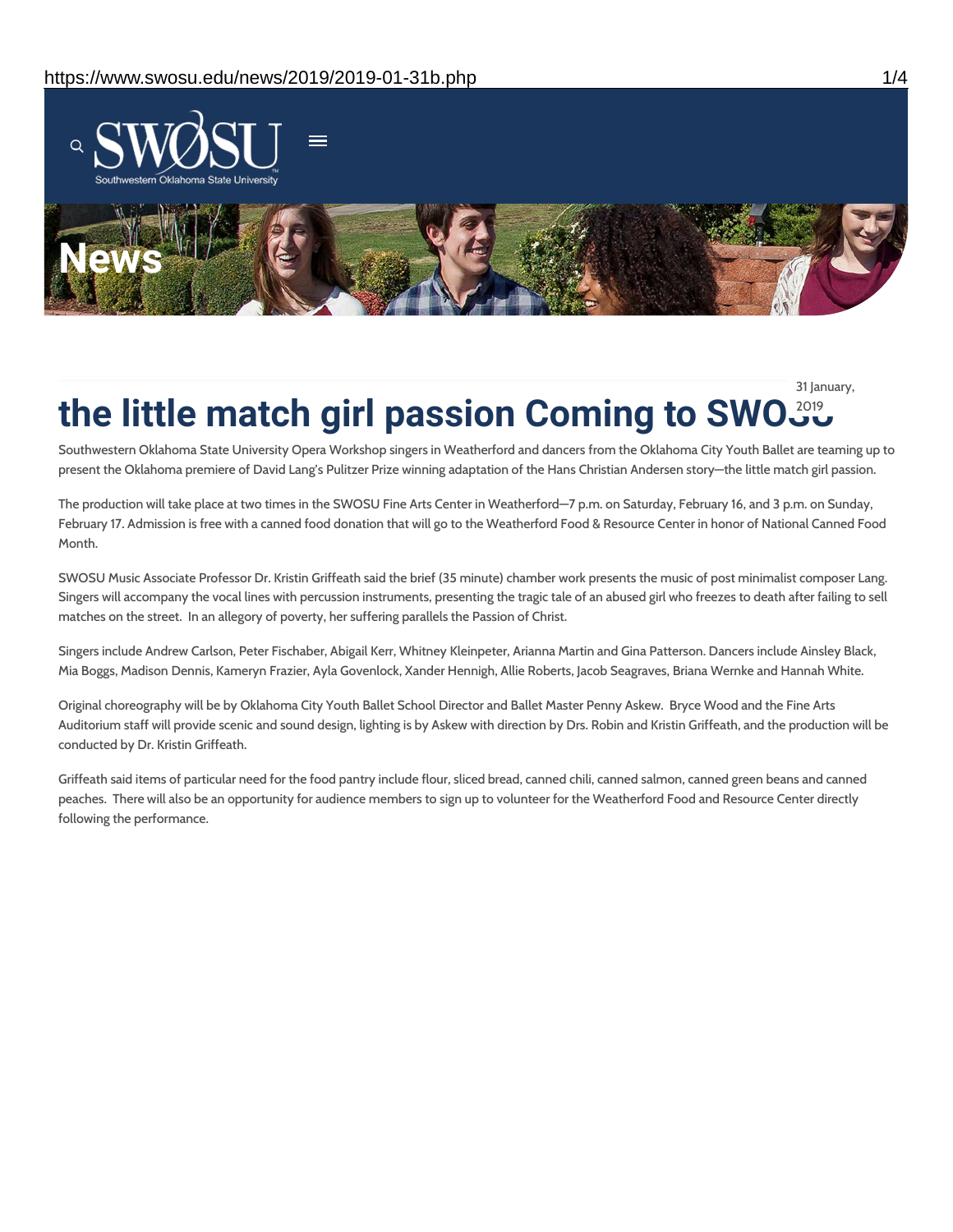| D |
|---|
| D |
| D |
| D |
| D |
| D |
| D |
| D |
| D |
|   |

# **Archive Links**  $2018$  $2019$ [2020](https://www.swosu.edu/news/2020/index.php)  $\bullet$ [Archive](https://dc.swosu.edu/bark/) **Archive Archive Archive Archive Archive** Archive Archive Archive Archive Archive Archive Archive Archive



### Weatherford Campus

100 Campus Drive Weatherford, OK 73096

### Sayre Campus

409 E Mississippi Ave Sayre, OK 73662

Connect to Us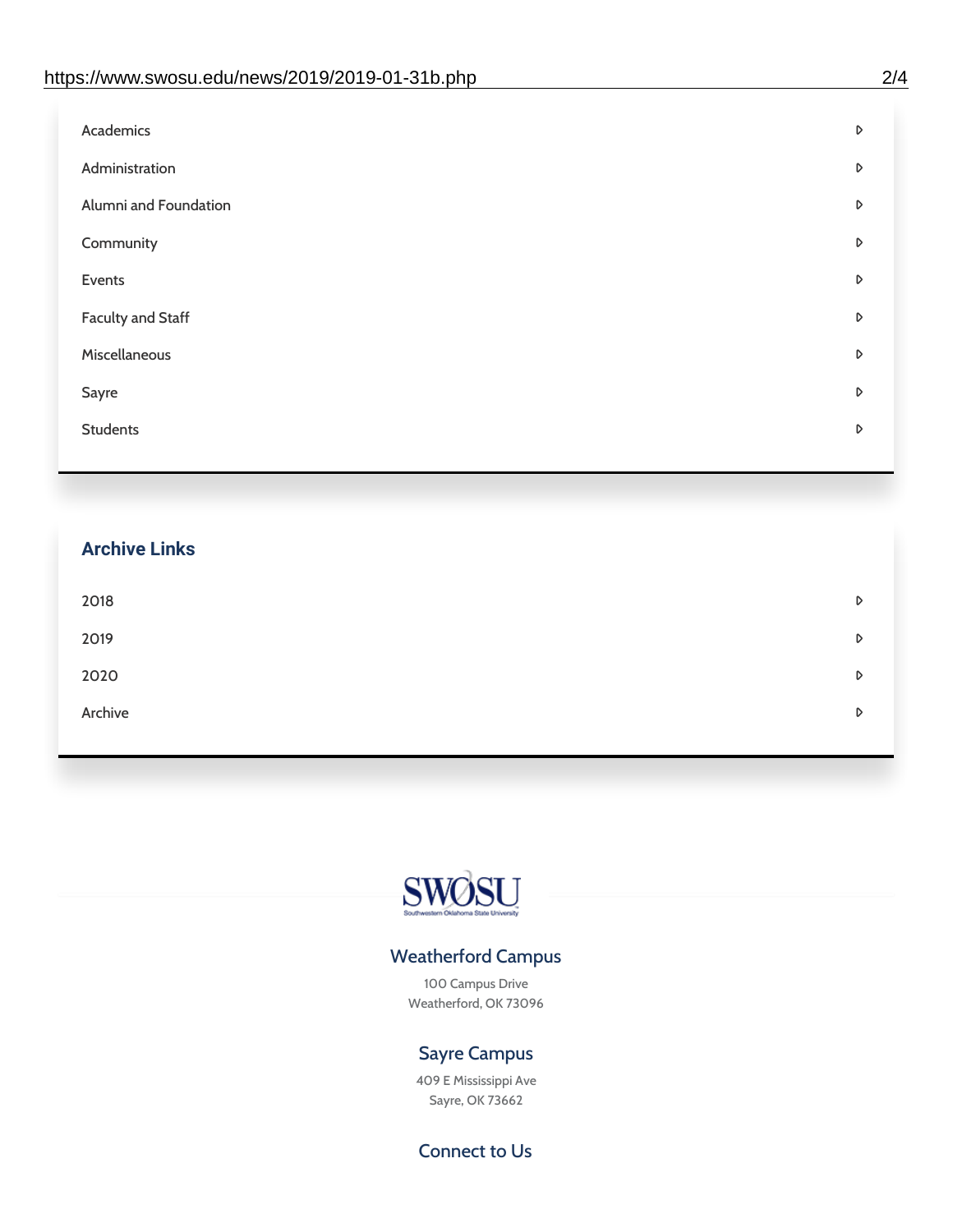千岁回调

Contact [Information](https://www.swosu.edu/about/contact.php) [University/Facility](https://www.swosu.edu/about/operating-hours.php) Hours [Campus](https://map.concept3d.com/?id=768#!ct/10964,10214,10213,10212,10205,10204,10203,10202,10136,10129,10128,0,31226,10130,10201,10641,0) Map

Give to [SWOSU](https://standingfirmly.com/donate)

Shop [SWOSU](https://shopswosu.merchorders.com/)



**[Directory](https://www.swosu.edu/directory/index.php)** 

[Calendar](https://eventpublisher.dudesolutions.com/swosu/)

[Apply](https://www.swosu.edu/admissions/apply-to-swosu.php)

[GoSWOSU](https://qlsso.quicklaunchsso.com/home/1267)

[Jobs@SWOSU](https://swosu.csod.com/ux/ats/careersite/1/home?c=swosu)



Current [Students](https://bulldog.swosu.edu/index.php)

[Faculty](https://bulldog.swosu.edu/faculty-staff/index.php) and Staff

**Enrollment Management** [580.774.3782](tel:5807743782)

> **PR/Marketing** [580.774.3063](tel:5807743063)

**Campus Police** [580.774.3111](tel:5807743111)